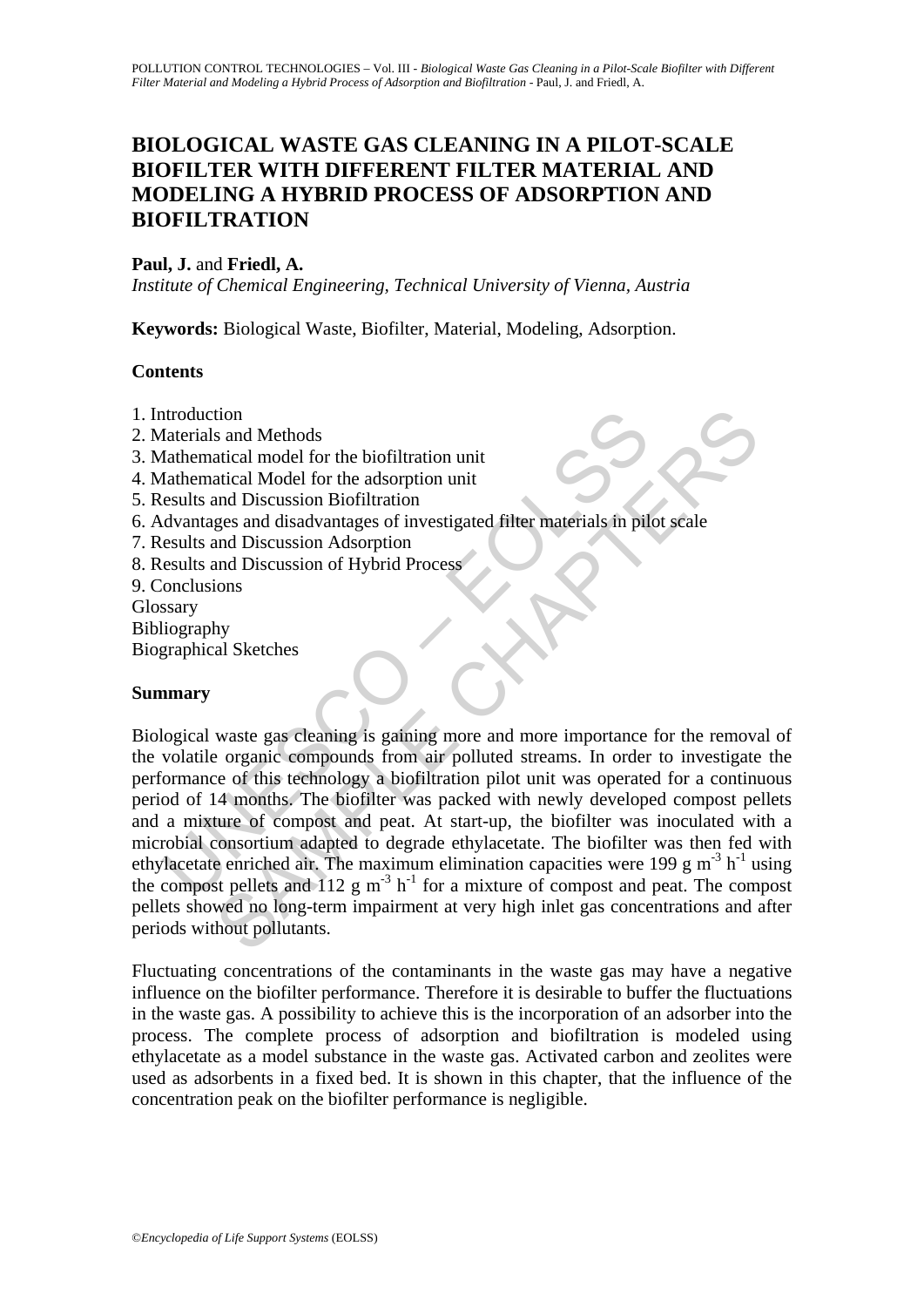### **1. Introduction**

Increasing concern about the environment as well as the ever more stringent national and international regulations have led to the development and optimization of processes aimed at reducing pollution of water, air and soil. There are two strategies to reduce the air pollution. For a comprehensive environmental protection emissions should be avoided by the application of newly developed techniques (clean production). Process optimization and modifications of production processes lead to a reduction of emissions and savings of energy and raw materials. Biological, chemical and physical processes are used to reduce the air pollution after the process (end of pipe).

Most of the waste-gas cleaning processes work at low waste gas concentrations. But even so companies have to reduce emissions due to tougher regulations and critical neighbors. A number of technical tested processes (absorption, adsorption) are available to achieve a reduction of emissions. Biological processes are gaining more and more importance and compete with the conventional processes. When compared with other conventional technologies, the biological processes are found to be more economical (Van Groenestijn and Hesslink 1993) and environmentally viable since they do not produce any secondary water, air or soil pollution, which in turn may need further treatment. Which process is used for a specific air pollution problem depends on economical and technical criteria.

thbors. A number of technical tested processes (absorption, adsorptione a reduction of emissions. Biological processes are gaininortance and compete with the conventional processes. When coventional technologies, the biolo A number of technical tested processes (absorption, adsorption) are avail<br>a reduction of emissions. Biological processes are gaining more and a<br>a reduction of emissions. Biological processes are gaining more and n<br>and com The biofiltration process to clean waste gases has been widely studied (Deshusses 1995, Ottengraf 1986, Shareefdeen 1994). The pollutants molecular structure and it's concentration in the air flow are the most important factors for the biofilter performance. Humidity control to avoid drying or increased sogginess (Auria 1998) and nutrient supply (Morgenroth 1996) have a direct impact on the microbial activity and thus in the overall elimination rates. Materials used for biofiltration processes require a good air permeability to prevent high pressure drops, high specific surface area, good wetting characteristics and good sorptive capacity. The filter material has a great significance for the overall performance of the bioreactor, being the habitat of the microbial communities. The actual state of the art offers different kinds of filter materials: Various compost types, peat, bork or, on the other hand, plastic packings originated from the conventional mass transfer technology. Plastic packings are inert and therefore durable, but require a precisely dosed mineral salt feeding for an efficient microbial metabolism allowing the degradation of the waste gas pollutants. The advantage of the plastic packings consist in their well defined geometric size and their high porosity causing a low pressure drop of the waste gas stream flowing across the bioreactor. Organic materials do not necessitate mineral salt feeding, because they are contained in sufficient amounts in the filter material itself. The main disadvantage of organic packaging materials is the high pressure drop of the waste gas stream across the bioreactor, which even increases in time because of the compressing of the packaging and because of the accumulation of biomass.

Fluctuating concentrations of the contaminants in the waste gas may have a negative influence on the biofilter performance. Temporary high concentrations could be toxic for the microorganisms in the biofilter, resulting in an inactivation of the system. Therefore the fluctuations in the waste gas concentration should be buffered. One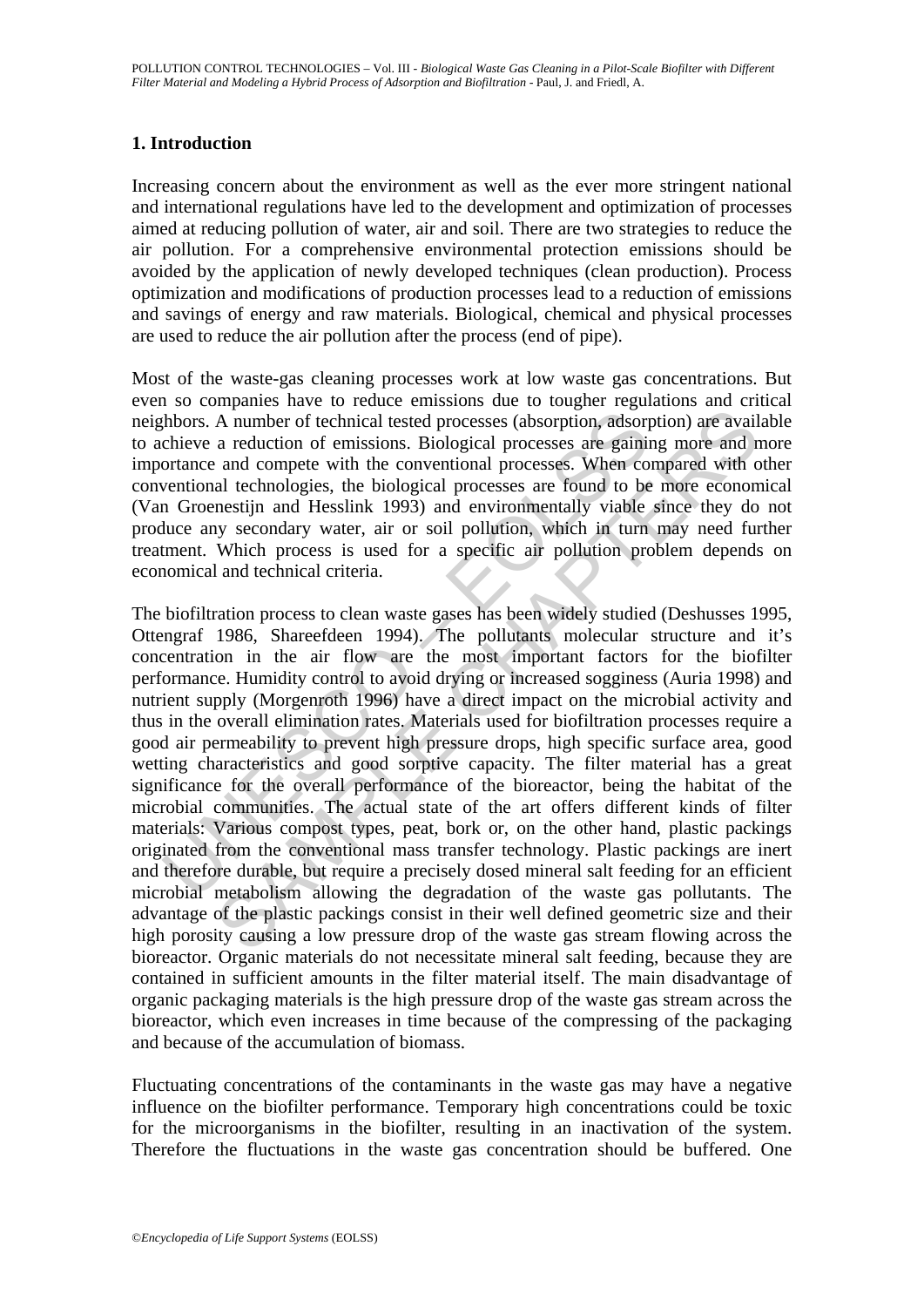

possibility is the incorporation of an adsorption step into the process as described.

Figure 1: Model hybrid process to buffer concentration peaks

S hybrid process is shown in Fig. 1. It comprises an adsorber when the displace at high concentrations and the desorption with air. In the numeral density and the desorption with air. In the number of the mass of the mass This hybrid process is shown in Fig. 1. It comprises an adsorber where the adsorption takes place at high concentrations and the desorption with air. In the model it is assumed that during the adsorption process the microorganisms are not supplied with nutrients from the waste gas. This should not cause problems if the adsorption does not last for more than 1 to 2 hours. In order to simulate the hybrid process of adsorption and biofiltration each unit was modeled separately.

## **2. Materials and Methods**

### *Biofiltration unit*

The pilot-scale biofilter used in this study is shown in Fig. 2. It consists of different 2 parts. One is the production of the waste gas and the other one the biofilter. The waste gas production consists of a waste gas humidification unit and a loading unit. Here a side stream of air was led through a bottle filled with test solvent ethylacetate. Before entering the biofilter both streams were mixed.



Figure: 2 Pilot-scale biofiltration unit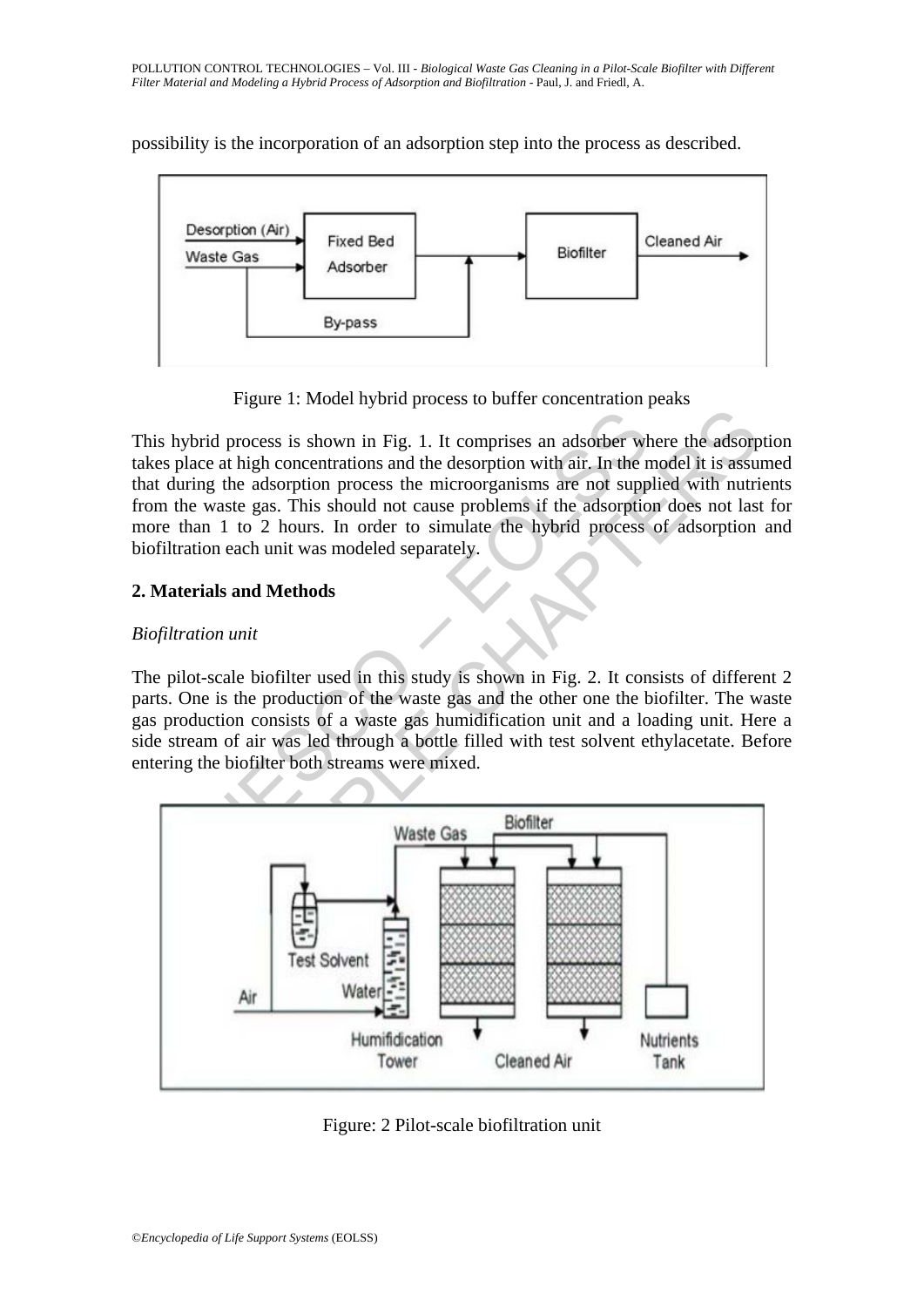The waste gas streamed from top to bottom in the biofilter columns. The biofilter had two three stage columns made of rigid Plexiglas. Each biofilter column was 1.5 m high divided into 3 segments of 0.5 m and had an inner diameter of 0.19 m. The filter material was supported on a sieve plate that ensured homogenous distribution of the influent gas across the width of the filter bed. Two different filter materials were tested. One column was filled with a mixture of compost and peat while the other one was filled with compost pellets (Pröll 1995). The compost pellets were produced of compost as the main organic component, a binding material based on aminoplast resin and a suitable hardening agent. In a pellet mill the components were formed into pellets under simultaneous setting of binding material.

A microbial consortium adapted to degrade ethylacetate was originally obtained from an industrial biotrickling filter unit that treats contaminated air from a printing press. This mixed culture was further enriched in a mineral medium.

#### *Adsorption unit*

Ethylacetate was used as a model waste gas for the adsorption process. Activated carbon and zeolites were used as adsorbents. The experimental work for the adsorption process consisted of 2 steps. In a first step the adsorption kinetics were measured on single particles with thermogravimetric analysis using a Cahn TG 121 (Fig. 3). Experiments with a fixed bed column followed.



Figure 3: Thermogravimetric analyzer Cahn TG 121

The thermogravimetric analyzer provides a means of measuring weight changes of a sample over a given temperature range under specified environmental conditions. The furnace temperature follows a precise temperature profile. Weight measurements are taken periodically. The balances have a closed loop servo controlled transducer which automatically compensates for weight changes in the sample. The electrical current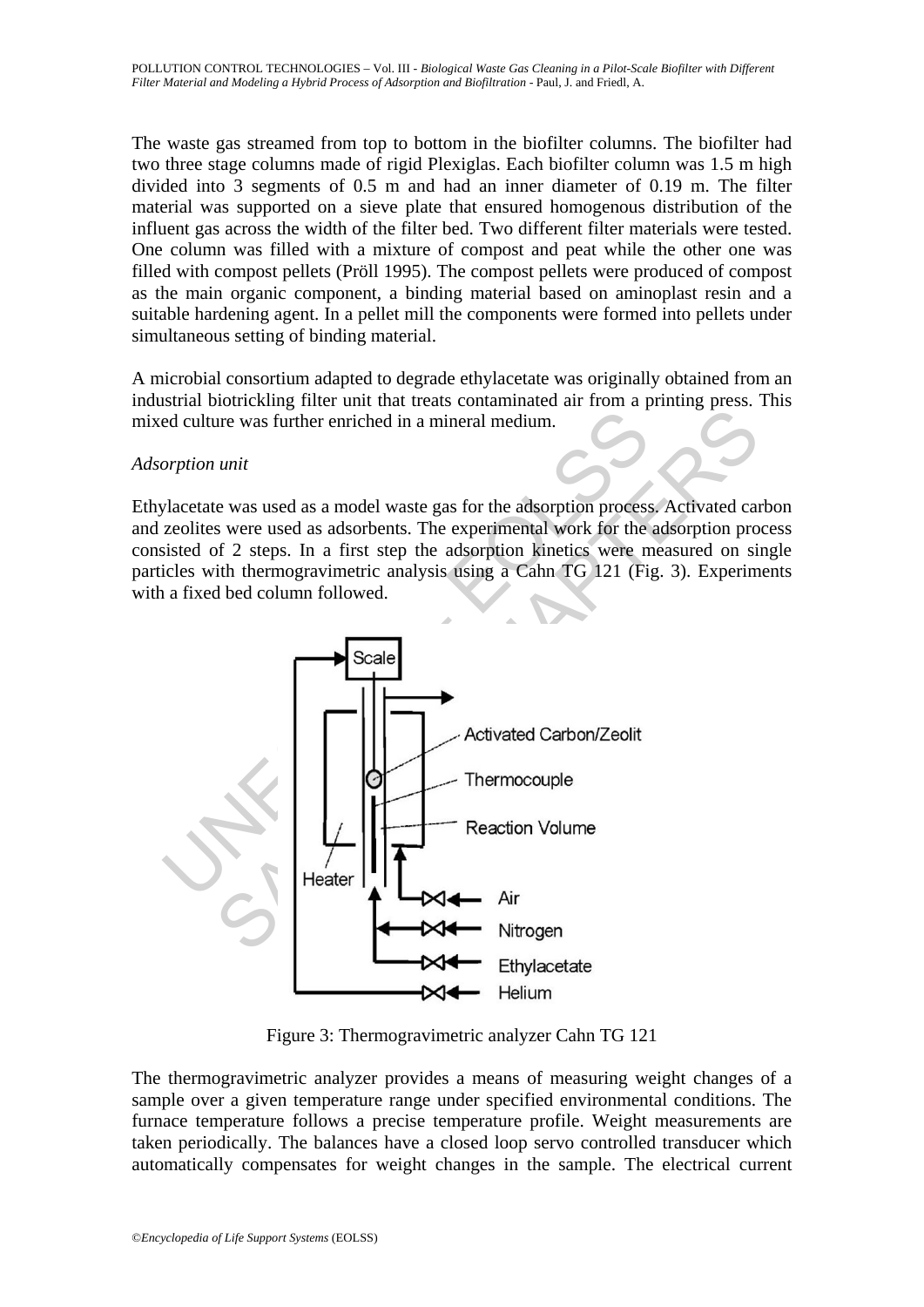necessary to return the balance beam to its "null" position is directly proportional to weight. Since this is a null balance, the sample always remains in the constant temperature zone. The adsorbents were regenerated at 130 °C for 30 min before the sorption experiment started.

The apparatus used to measure breakthrough curves consists of two main components. The first part is used to generate the waste gas. The air stream is divided into two parts. One part is led through a bubble column filled with ethylacetate. Both streams are mixed before entering the adsorption column. This is a thermostated column made of rigid perspex with an inner diameter of 20 mm (Fig. 4). The adsorption column was packed with activated carbon or zeolites. Appropriate ancillary equipment was used to control and measure the flowrates and composition of the gas streams accurately.



As already mentioned activated carbon and zeolites were used as adsorbents. There are a few requirements to be met by adsorbents, like

- High capacity
- High selectivity for components
- Easy regeneration
- Low pressure drop.

A few properties of the adsorbents are displayed in table 1.

|                            | Activated carbon            | Zeolite                           |
|----------------------------|-----------------------------|-----------------------------------|
| Manufacturer               | Donauchem, Austria          | Hüls-Degussa, Germany             |
| Product                    | Donau Carbon CC90           | Wessalith Day F-20                |
| Pore radius                | l nm                        | $0.4 \text{ nm}$                  |
| Specific micro pore volume | $0.4 \text{ cm}^3/\text{g}$ | $0.3 \text{ cm}^3/\text{g}$       |
| Specific surface area      | $1200 \text{ m}^2/\text{g}$ | $800 \frac{\text{m}^2}{\text{g}}$ |

Table 1: Properties of adsorbents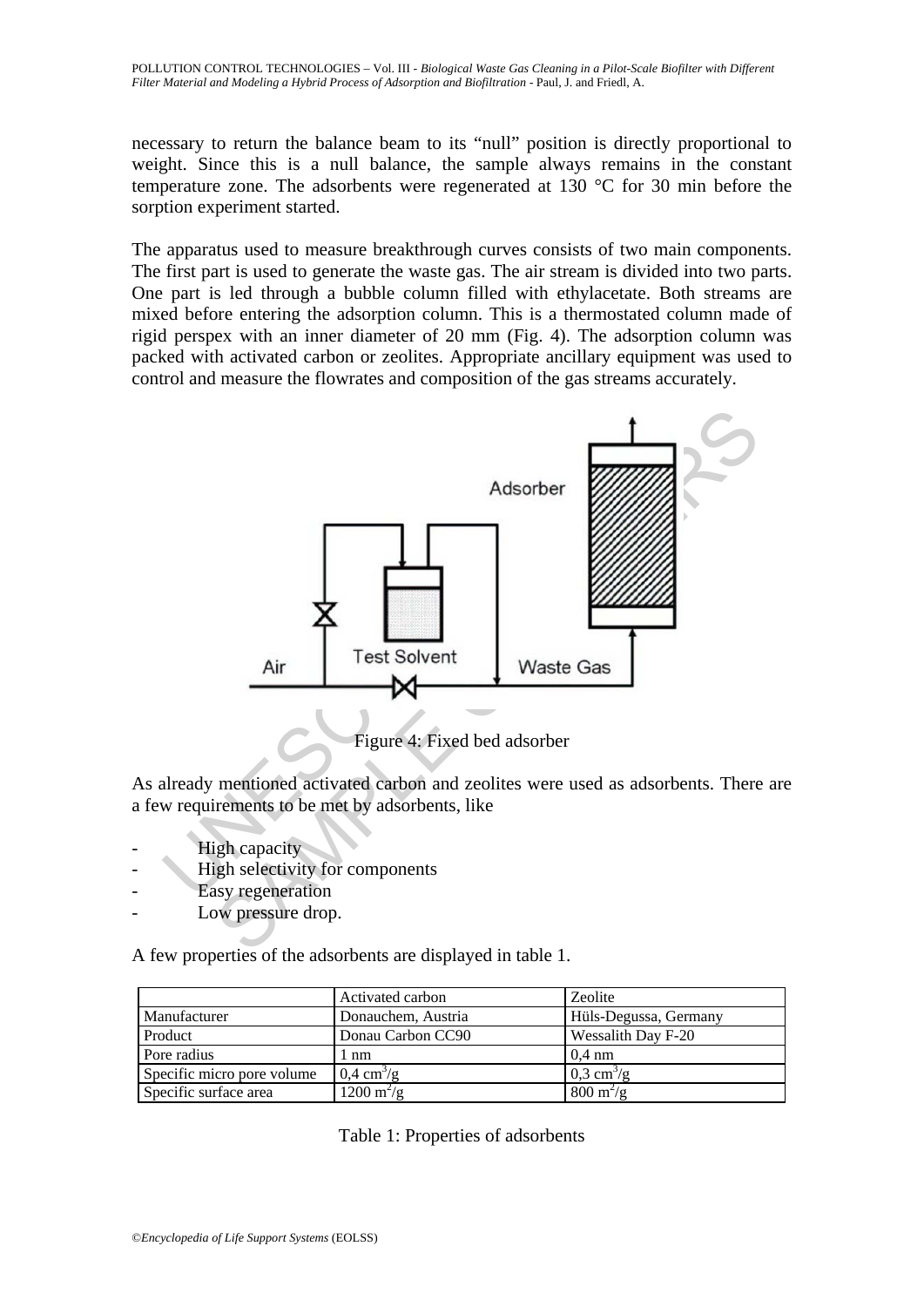-

-

-

# TO ACCESS ALL THE **19 PAGES** OF THIS CHAPTER, Visit: [http://www.eolss.net/Eolss-sampleAllChapter.aspx](https://www.eolss.net/ebooklib/sc_cart.aspx?File=E4-14-05-06)

#### **Bibliography**

Auria, R.; Aycaguer, A. C.; Devinny, J. (1998): Influence of water content in the degradation capacity of ethanol in biofiltration, *J. Air Waste Manag. Assoc.*, 48, 65-70 [reference on degradation in biofiltration]

Bryers, J. D. (1987): Biologically active surfaces: processes governing the formation and persistence of biofilms, Biotechnology Progress, 3, 57-68 [reference on biofilms]

Deshusses, M. A.; Hamer, G.; Dunn, I. J. (1995): Behavior of biofilters for waste air biotreatment, *Environ. Sci. Tech*., 29, 1048-1068 [reference on biofiters]

Langmuir, J. (1916): The evaporation, condensation and reflection of molecules and the mechanism of adsorption, Phys. Rev., 8 [reference on adsorption]

Masamune, S.; Smith, J. M. (1964): Adsorption rate studies – significance of pore diffusion, *AIChE J.*, 10, 246-252 [reference on adsorption]

Martin, K. (1974): Adsorption von Kohlendioxid an Molekularsieben, *Chem.-Ing.-Tech.*, 46, 993 [reference on adsorption]

Morgenroth, E.; Schroeder, E. D.; Chang, D. P. Y.; Scow, K. M. (1996): Nutrient limitation in a compost biofilter degrading hexane, *J. Air Waste Manag. Assoc*., 46, 300-308 [reference on biofiltration]

Ottengraf, S. P. P. (1986): Exhaust gas purification, *Biotechnology*, 8, 425-452 [reference on adsorption]

rs, J. D. (1987): Biologically active surfaces: processes governing the format<br>Ims, Biotechnology Progress, 3, 57-68 [reference on biofilms]<br>uusses, M. A.; Hamer, G.; Dunn, I. J. (1995): Behavior of biofilters for w<br>*ron.* (1987): Biologically active surfaces: processes governing the formation and persistent<br>echnology Progress, 3, 57-68 [reference on biofilms]<br>A. A.; Hamer, G.; Dunn, 1. J. (1995): Behavior of Biofilites for waste air biotre Pröll F., Reitzig R., Zich T., Friedl A.( 1995): New media for biofilters for effective VOC abatement; Proceedings of the 10th World Clean Air Congress, Vol. 1, IUAPPA, FAPPS, Espoo, Finland, [reference on biofiltration]

Pröll, F.( 1996): Entwicklung eines neuartigen Füllmaterials zur Optimierung der Biofiltertechnologie, PhD Thesis, Technical University of Vienna, [reference on biofiltration]

Redlich, O.; Petersen, D. L. (1959): A useful adsorption isotherm *J. Phys. Chem*., 63, 1024 [reference on adsorption]

Shareefdeen, Z.; Baltzis, B. C. (1994): Biofiltration of toluene vapour under steady state and transient conditions: theory and experimental results, *Chem. Eng. Sci*., 49, 4347-4359 [reference on biofiltration]

Van Groenestijn, J. W.; Hesslink, P. G. M. (1993): Biotechniques for air pollution control, *Biodegradation*, 48, 283-301 [reference on biofiltration]

#### **Biographical Sketches**

**Dr. Jan Paul** studied Chemical Engineering at the University of Erlangen-Nuremberg in Germany including one year at the University of Bath / UK and three months at the University of Natal in Durban / South Africa. In his diploma thesis he investigated the cleaning of air polluted from animals using a novel membrane reactor. He obtained the PhD from the University of Technology in Vienna / Austria. His research at the Institute of Chemical Engineering was focused on the development of a hybrid system for cleaning waste gas. The hybrid system consisted of a biofilter unit and an adsorption unit. He than worked for MCE Anlagenbau Austria (formerly Mannesmann) in Vienna / Austria in the R&D department being responsible for the management of research projects including the coordination of an EU project. His work was focused on energy technology and building technology. He is now working for Reichhold as a